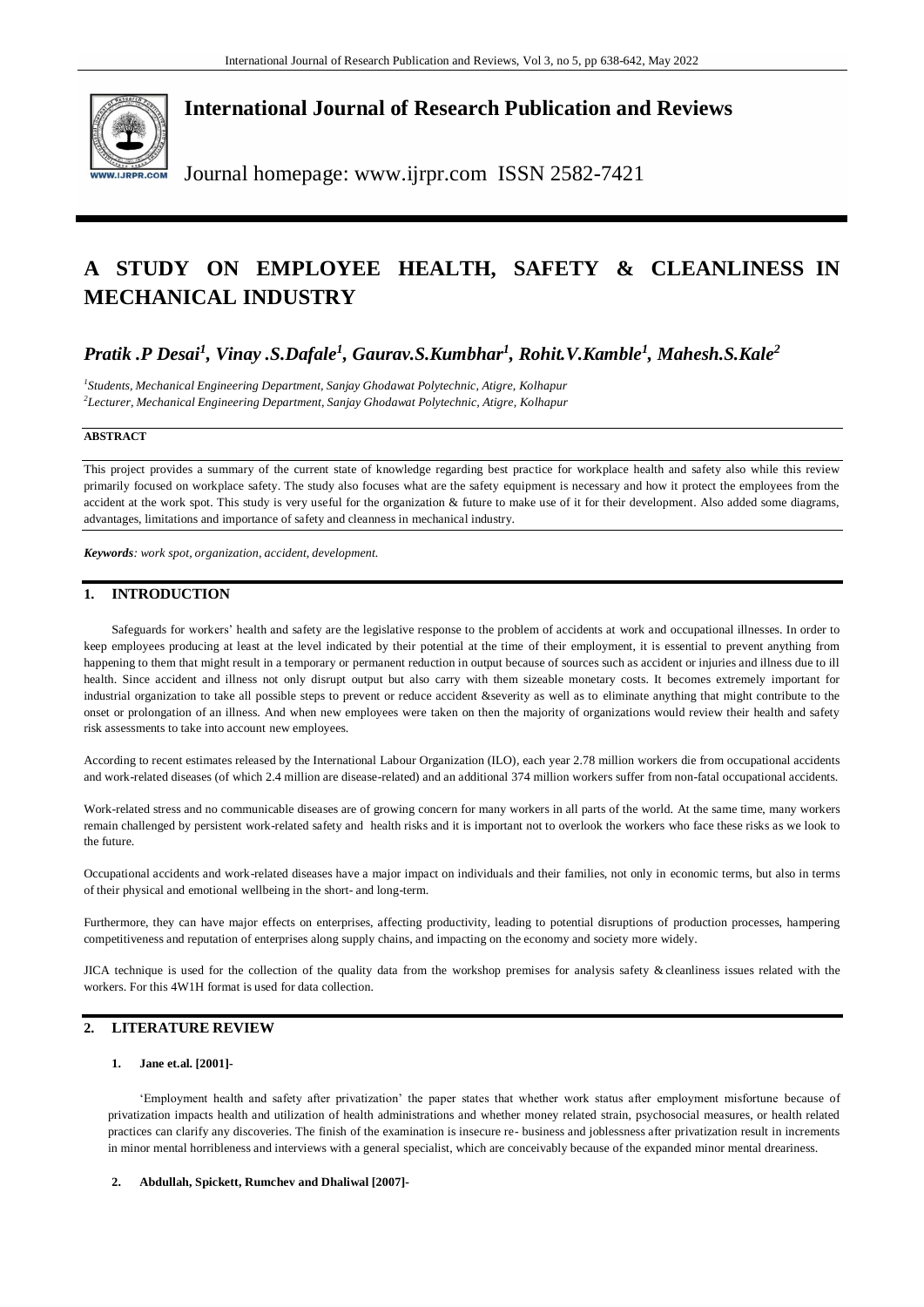Study on organizational factors on safety in Taiwan and Japan reported that the impact of organizational factors in the two nations were diverse because of disparate culture. For instance, they discovered that Taiwanese leadership style was "Top- Down Directive" where top management conveyed safety strategies and associated with safety exercises while Japanese safety leadership was more focused on "Bottom-Up Participative" where top management promoted representatives'investment in any safety exercises.

### **3. Josephine .M Rudolph L. [2011]-**

'Safety practices in small enterprise' the purpose of this research is to understand the views of different employees in small and medium enterprises about what can be done to improve the health and safety in work places. It shows that when good health and safety practices are not put in place, accidents ,major and minor injuries can happen, and it is what most of the employees in other companies have so far experienced. This implies that if health and safety is not managed effectively, both the two parties being employees and the organization would suffer because for the organization to function effectively,it needs employees and for the people to survive, they need to work.

### **4. Sulaiman .J ,Alaguthankamani[2013]-**

' A study on employee health and satisfaction' The examination is to know the general welfare of a worker with unique inclination to Safety and Health programs, at bike save parts fabricating industry in Chennai. Studies are directed to know how the Safety, Health and Environmental Improvements measures are taken by the business. The aftereffect of this investigation demonstrates that majority of the employees perceive the present efforts taken by the two wheeler spare parts manufacturing industry in Chennai, on safety measures and work environment is satisfactory.

# **3. CONCLUSION OF LITERATURE REVIEW**

To overcome the problems in the workshop premises regarding safety, cleanliness & maintain the health related issues of the operators or workers while performing duties in workshop premises. For this JICA technique is used & collects the quality data about the factors.

### **4. OBJECTIVES OF INDUSTRIAL SAFETY**

### **4.1 Problem Description**

A practical goal of industrial safety is to lighten the environmental impact on the manufacturing unit and each person and the role of the industrial safety professionals is to find leverage or opportunities for considerable improvement using practical effort.

#### **4.2 Objectives**

The objectives of industrial safety systems are as follows:

- a) Industrial safety is needed to check all the possible chances of accidents for preventing loss of life and permanent disability of any industrial employee, any damage to machine and material.
- b) It is needed to eliminate accidents causing work stoppage and production loss.
- c) It is needed to reduce workman's compensation, insurance rate, and all the cost of accidents.
- d) It is needed to achieve better morale among industrial employees.
- e) It is needed to increase production means to a higher standard of living.
- f) It is needed to prevent accidents in the industry by reducing any hazards.

### **4.3 Need for Safety in the Workplace-**

It is not possible to measure the effects of human casualties. They can have grave consequences for employees and their families and friends as well.This is why workplace safety and health measures are necessary. They are essential for the well-being of employers and employees alike. The feeling of assurance that one has, knowing that he will return safely from work, is more significant than anything else.There are occupational safety and health risks in every company. Factors affecting workplace safety include unsafe working conditions, environmental hazards, substance abuse, and workplace violence.For example, employees working in an IT company may have to work with faulty wires or electronics. Whereas in a construction company, employees may be exposed to the dangers of operating heavy equipment.

Employers should also learn the desired aspects of their employees in terms of safety and protection. This will help increaseproductivity and the quality of the products and services.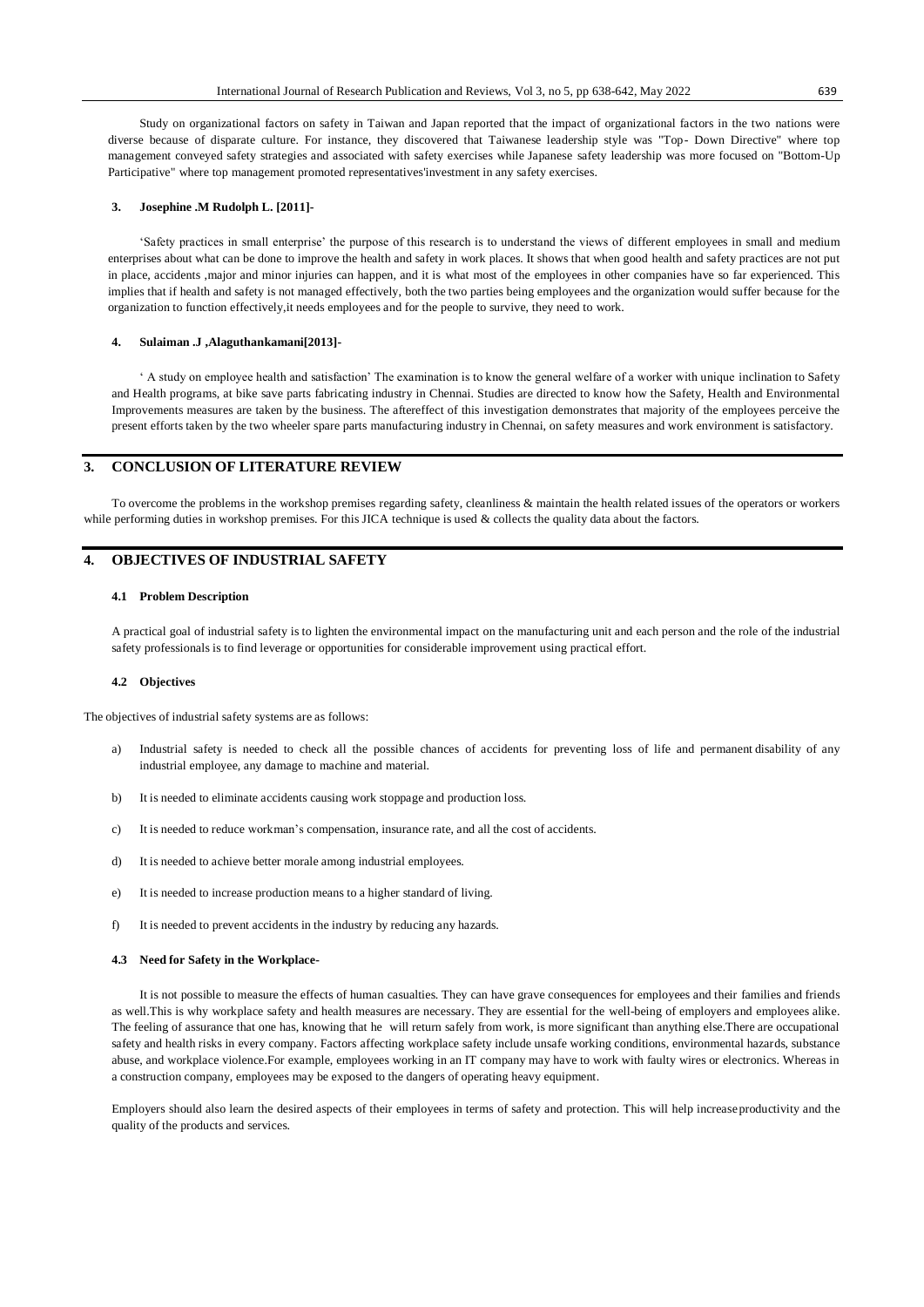# **5. METHODOLOGY**

## **5.1 Flow Chart**

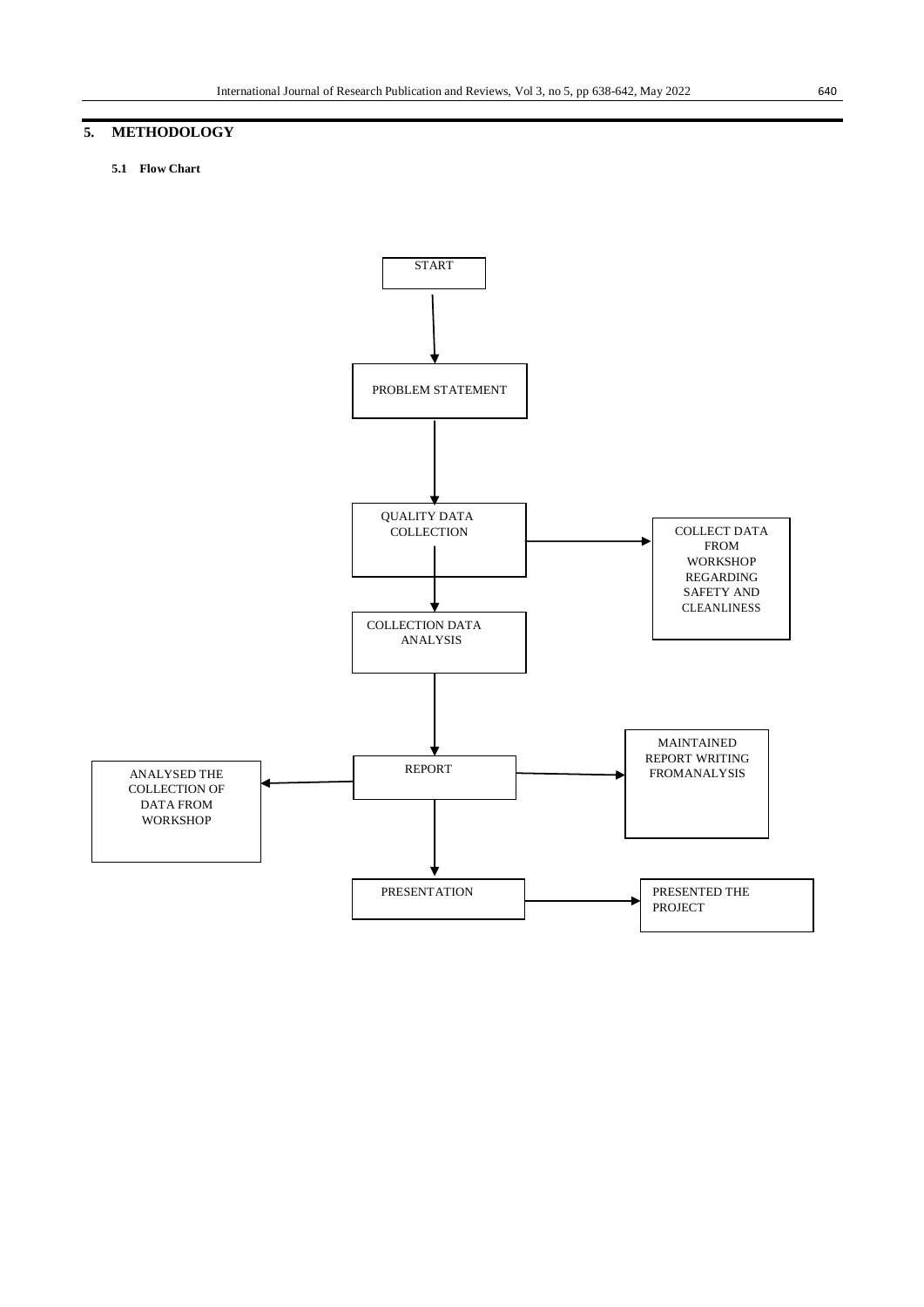# **6. ADVANTAGES AND LIMITATIONS**

### **6.1 Advantages**

### **1) Protecting your staff:**

Health and safety guidelines are primarily to protect employers and their staff from injury, illness or coming into any other form of harm in the workplace.

### **2) Reducing absences:**

Health and safety guidelines and maintaining a safe work place will reduce the risk of work-related illnesses and injuries, and therefore reduce staff absences.

### **3) Improving productivity:**

If your colleagues and employees are able to work in a safe environment, this will improve morale and overall productivity.

### **4) Saving money:**

By maintaining health and safety practices in the workplaces, and therefore reducing absences and improving productivity, you will be saving money by retaining staff. Money spent on absences and recruitment processes will decrease, and the business' profits will increase.

### **5) Reducing Workplace Stress:**

[Workplace](https://blog.vantagefit.io/workplace-stress/) stress can cause many health problems like anxiety, depression, etc.

### **6) Better Relationships with Your Employees:**

Executing a comprehensive safety program fosters improved connections. If your workers feel safe on the job, theyappreciate the effort you take to prevent injuries or illnesses.

### **6.2 Limitations**

- 1) Excessive data required to be collect for quality assessment regarding safety & cleanliness
- 2) Time consuming technique.

# **7. CONCLUSION**

In this project we studied about safety and cleanliness in mechanical industry. We also got the information about importance of safety and cleanliness in mechanical industry or workshop. We also learned how to protect our self from accidents and how to reduce the risk of work-related illnesses and injuries.

# **REFERENCES**

- [1] ABS. (2010). 6324.0 Work-related injuries, Australia, 2009-10. Retrieved 7 August, 2013,
- [2] Atkin C. Impact of public service advertising: research evidence and effective strategies. Kaiser Family Foundation; 2001 [cited 2011 17 May]
- [3] Iavicoli S, Rondinone B, Marinaccio A, Fingerhut M (2005) Identification of research priorities in occupational health. Occup Environ Med 62, 71–2
- [4] NIOSH (2003) National Occupational Research Agenda.— Update 2003. U.S. DHHS/CDC/National Institute for Occupational Safety and Health (NIOSH) Cincinnati.
- [5] Sadhra S, Beach JR, Aw T-C, Sheikh-Ahmed K (2001) Occupational health research priorities in Malaysia: a Delphi study. Occup Environ Med 58, 426–31.
- [6] Elliott B. (1993). Road safety mass media campaigns: A meta analysis. Report No.: CR 118. Canberra: Federal Office of Road Sa fety.